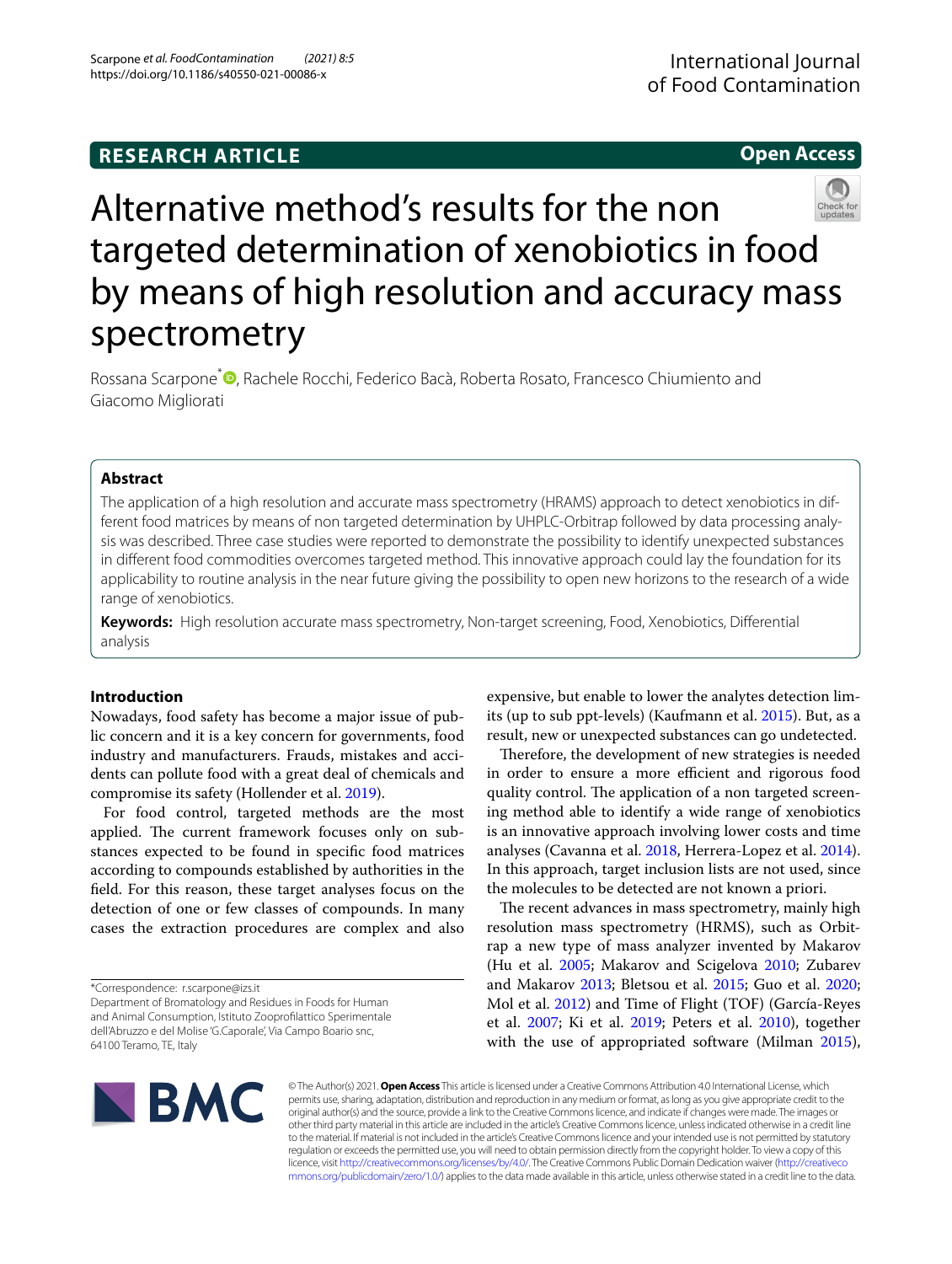have enabled the development of untargeted approaches (Kaufmann [2014\)](#page-7-14).

These untargeted approaches are a powerful tool for counteracting the continuous development of food contamination with the identifcation of novel compounds also by using retrospective data analysis. However, at the same time, some critical aspects have also to be taken into account. If, on the one hand, the data collected with this approach need to be evaluated with the use of multivariate statistical models (Riedl et al. [2015](#page-7-15)), on the other hand a harmonized workfow is required, including standardized protocols and quality requirements. This is to guarantee an efficient framework for data evaluation and communication (Hollender et al. [2019](#page-7-0)).

Nevertheless, a preliminary attempt of non targeted analysis harmonization was published by the US Pharmacopeia ([2016](#page-7-16)). In this document, the criteria to build a set of reference and test samples able to provide a reliable predictive model are reported. This preliminary work is a good starting point but it is too generic, thus unable to provide suggestions for each analytical technique.

The aim of this work is to apply a high resolution and accurate mass spectrometry (HRAMS) approach to detect xenobiotics in diferent food commodities by means of non targeted determination by UHPLC-Orbitrap followed by data processing analysis with dedicated compound libraries.

#### **Materials and methods**

# **Chemicals and reagents**

Acetonitrile (ACN), methanol (MeOH) and water, all LC-MS grade, were purchased from Sigma Aldrich (Steinheim, Germany). Acetic acid (AAc) and formic acid (FAc) for mass spectrometry were also obtained from Sigma Aldrich (Steinheim, Germany). QuEChERS Extraction Packets 5982-7650 (4g of magnesium sulphate, 1 g of sodium citrate, 0.5g sodium hydrogen citrate sesquihydrate, 1g of sodium chloride) were obtained from Agilent Technologies (Santa Clara, USA). Finally, Pierce LTQ Velos ESI Negative and Positive Ion Calibration Solution were provided by Thermo Fisher Scientific (Waltham, MA, USA).

In the acquisition, lock masses were used: in positive ionization (ESI+) was disooctyl phthalate  $[M+H]^{+}$  with  $m/z = 391.28429$  and in negative ionization (ESI-) was formic acid dimer  $[M_2 + Na-2H]$ <sup>–</sup> with m/z = 112.98563.

#### **UHPLC‑HRAMS analysis**

The analysis was based on a previous work from the same laboratory as described in 2020 by Scarpone et al. Briefy, the UHPLC chromatographic analysis was performed using Dionex<sup>™</sup>Ultimate 3000 (Thermo Scientific<sup>™</sup>, San Jose, USA) equipped with an analytical column Thermo

Scientific<sup>™</sup>Accucore<sup>™</sup>aQ C18 column (100 × 2.1 mm with particle diameter of  $2.6 \mu m$ ). The oven and autosampler temperature were set, respectively, at 40°C and 15 °C. The injection volume was  $10 \mu L$ . The mobile phases consisted of water (A) and methanol (B) both containing 5mm ammonium formate and 0.1% of FAc. The analysis was done at a flow rate of  $0.4 \text{ mL min}^{-1}$  using the following gradient elution: at the beginning, 20% phase B was constant for 0.5min, and it was increased up to 98% in 10 min. The latter was maintained for 4 min, and then

switched back to the initial 20% in 0.5min and kept constant for 4min giving a total runtime of 19min. The UHPLC system was connected to the single stage Orbitrap mass spectrometer Q Exactive<sup>™</sup> from ThermoFisher Scientifc (Bremen, Germany) through a heated electrospray interface (HESI-II) operating in positive/nega-tive ionization (Makarov and Scigelova [2010\)](#page-7-5). The HESI parameters in positive polarity were the following: electrospray voltage of 3.2kV; sheath gas of 40 arbitrary units; and auxiliary gas of 25 arbitrary units; capillary temperature 250°C and auxiliary temperature 300°C. Instead, in negative polarity were: electrospray voltage of 3.8kV; sheath gas of 40 arbitrary units; and auxiliary gas of 15 arbitrary units; capillary temperature 250 °C and auxiliary temperature 250°C.

The analysis was performed with 4 consecutive UHPLC-HRAMS runs in ESI+: 3 with a FullScan-All Ion Fragmentation (FullScan-AIF); 1 in Data Dependent Scan Mode (ddMS2).

The FullScan-AIF runs were acquired with resolving power of 140,000 FWHM for parental ions and mass range of 110–1200m/z, AGC target of 3e6, max IT 500ms; the FullScan-AIF acquisition of all fragments was set with a resolving power of 35,000 FWHM and 63.3–700m/z as mass range, AGC target of 3e6, max IT 150ms. The data dependent scan mode run was set with a "Homemade Exclusion list" of about 70 compounds in a mass range from 110 to 950m/z and carried out with resolving power of 70,000 FWHM for parental ions and 17,500 FWHM for all fragmentation products, using a mass accuracy  $\leq$ 2ppm. All the ions that are present in the "environmental-laboratory system" were included in an exclusion list that was generated by performing the blank reagent chromatographic run. All the chromatographic runs were carried out using a stepped energy collision of 20, 35, and 60eV.

Other 4 consecutive UHPLC-HRAMS runs in ESIwere carried out: 3 with a FullScan-All Ion Fragmentation (FullScan-AIF); 1 in Data Dependent Scan Mode (ddMS2). The resolving power, mass range and stepped energy collision were the same set for the positive acquisition mode. Instead, the "Homemade Exclusion list" was not used.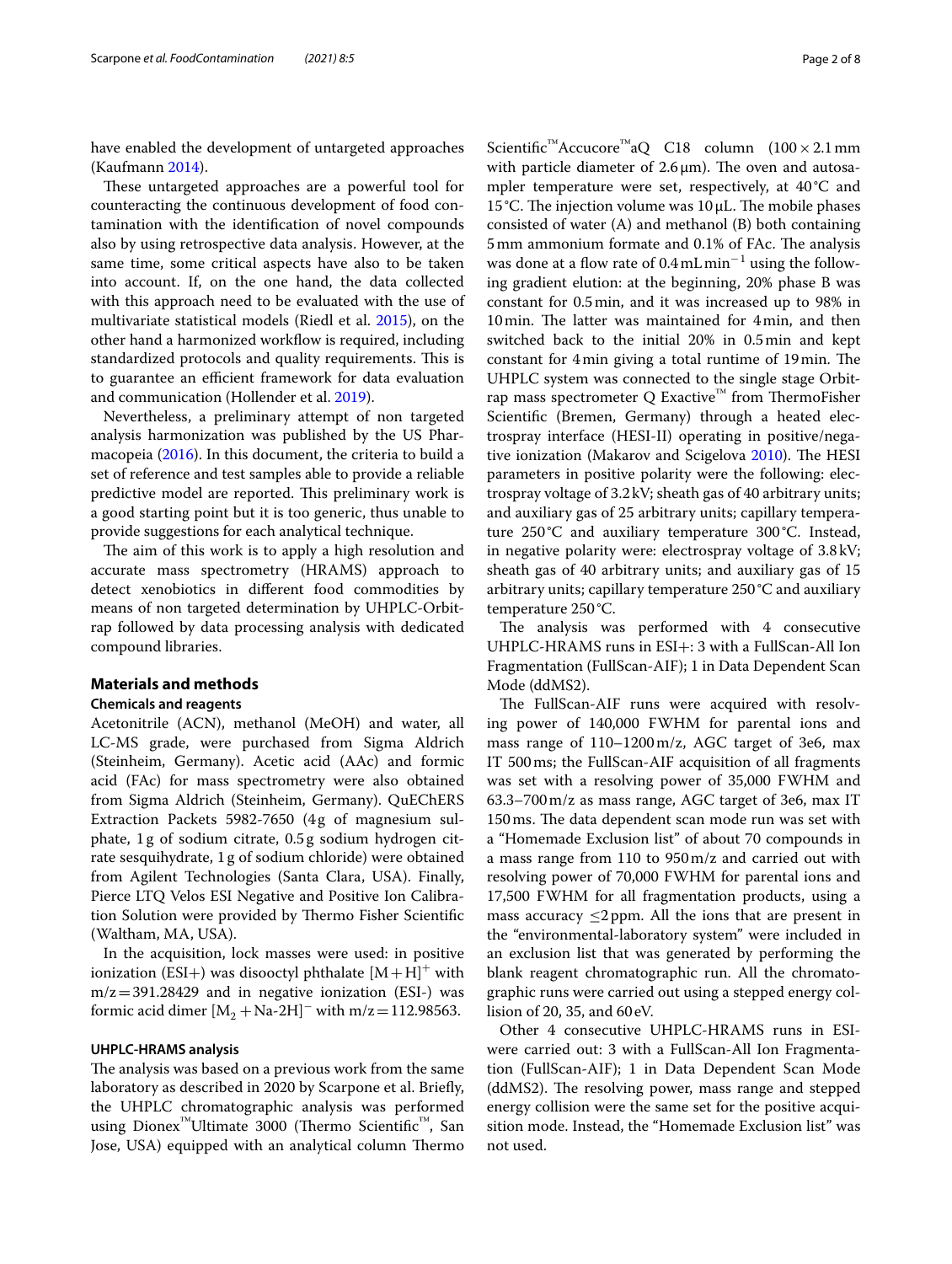# **Case histories and analytical procedure**

The technological improvements in mass spectrometry give new possibilities for greatly increasing the scope of multi-residue methods (MRM) analysis helping the everyday work carried out by laboratories. Whereas full-scan measurements are theoretically the best approach for MS screening, developments in targeted measurements also ofer the potential for a substantially increased scope of analysis.

The reason to conducing proficiency tests on screening methods was to gather information from laboratories as to the type of software they use for processing data and to evaluate the analytical method applicability in routine analysis.

The collected data from the participants, used by EU Reference Laboratories for Residues of Pesticides, could help the improvement of data processing software.

In these analyses, for the qualitative screening methods, the acceptable false-negative rate was 5% according to SANTE/12682/2019 Document and to the 2002/657/ CE Commission Decision (Commission Decision n. 657/ EC [2002,](#page-7-17) European Commission Directorate General for Health and Food Safety, [2019\)](#page-7-18).

#### *Case study 1*

Our laboratory was involved in a profciency test (RIKILT test 2018-11), organized by Wageningen University & Research, for unknown anti-microbiologically active compounds in water in order to test and validate procedures for identifcation of 'unknown' substances having antimicrobial activity. Our laboratory was identifed by lab code number 9837.

Two delivered samples (sample material 1 and 2) consisted approximately of 20 mL of rain water. The participating laboratories were asked to identify all microbially active compounds in the samples and to report only the identity of these. Quantifcation was outside of the scope of this test.

The water samples were analyzed without any extraction, concentration and/or clean-up. The analysis has been performed in positive and negative ionization mode, in presence and absence of salt in the mobile phases of UHPLC analysis. The blank matrix used to mapping the matrix components was the Milli-Q water.

#### *Case study 2*

The second case study reported the European Union Reference Laboratory-Fruit and Vegetable-10 Profciency Test (EURL-FV10) in which the sample matrix was green beans with pods. The lab code of our laboratory was 067. This Proficiency Test was organized by the EURL for Pesticide Residues in Fruits and Vegetables and regarded the untargeted screening of pesticides using multi-residue methods analysis. The samples were spiked with 17 pesticides, but the participants did not received information about the list.

The blank matrix was characterized by the same beans grown in the same feld.

Two hundred grams portions of homogenate samples were weighed out into screw-capped polyethylene plastic bottles, sealed and stored at −20°C prior the distribution to the participants. The extraction was carried out as reported by Scarpone et al. [\(2020\)](#page-7-19) with the use of QuEChERS (EN 15662:[2008](#page-7-20) 2008) without clean-up. The sample extracts were diluted 1:10 in water and injected in LC-MS for the analysis.

It was asked to participant laboratories to screen the test items using a wide-scope screening methods normally applied for official monitoring purposes. The evaluation test was based on qualitative information, but it was also requested to estimate the concentration, only for informative purposes.

#### *Case study 3*

The third case study consisted in the EURL-FV-12 Proficiency Test. It was based on the pesticide-residue analysis of onion. The lab code of our laboratory was 053. This Profciency Test, like the EURL-FV-10, was also organized by the EURL for Pesticide Residues in Fruits and Vegetables and regarded the untargeted screening of pesticides using multi-residue methods analysis.

Approximately 200g of onion test item treated with pesticides were stored at  $-20^{\circ}$ C prior to shipment to participants. The blank matrix sample was not the same of the delivered one. The selected pesticides used to spike the sample were 17 and no information was available to the laboratories.

Also in this case, the extraction was carried out as reported by Scarpone et al. [\(2020](#page-7-19)) with the use of QuEChers (EN 15662[:2008](#page-7-20) 2008) without clean-up. The sample extracts were diluted 1:10 in water for the LC-MS analysis.

The aim of this test was to evaluate laboratory capability using large-scope quantitative and screening methods during routine analysis, for detecting and identifying unexpected pesticides at levels at, or above 0.01mg/kg.

### **Database searching**

For this work diferent software and databases were used to identify the unknown compounds, such as online libraries (ACToR: Aggregated Computational Toxicology Resource, Drug Bank, FDA, Nature Chemical Biology, Nature Communications, PubMed, Nature Chemistry, Royal Society of Chemistry, Science Base, Springer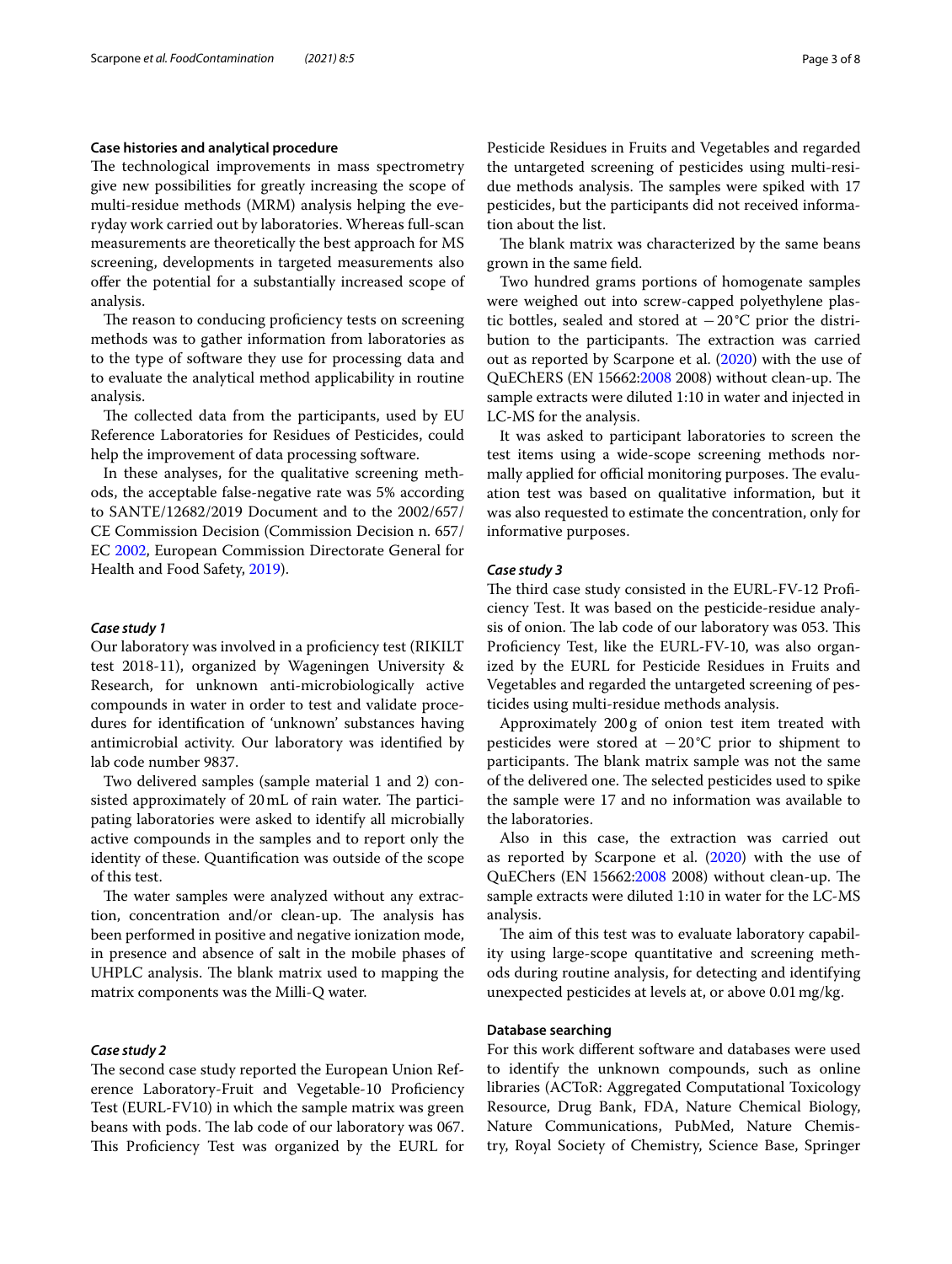Nature), Compound Discoverer 2.0, and also the library from Thermo Fisher (EFS HRAM Compound Database).

#### **Results and discussion**

# **Method applicability and advantages**

The proposal method allows the identification in a single sample of a wide range of xenobiotics, not previously preselected, that can be detected by means of untargeted screening methods accomplished by UHPLC-Orbitrap followed by data processing analysis. This method could be applied to a variety of food matrices and raw data can be processed many times for performing chemometric and diferential analyses.

The analyses of different matrices could present some problems due to the diferent matrix efect, that consists in an ion suppression or enhancement of analyte caused by co-eluting matrix components (Uclés et al. [2017](#page-7-21)). This problem can be reduced with the dilution of the extract in most of the cases as also reported by Ferrer et al. (Fer-rer et al. [2011\)](#page-7-22). The dilution has the advantage to reduce the matrix efect but at the same time to lower the LODs of the analytes that risk not being detected. The occurring phenomena of signal suppression or enhancement in MS detection cannot be attributed to only one cause, but it depends on a synergic efect of all the conditions involved. The interfering compounds, that co-elute in the chromatographic separation, can be components of the sample, or released during the extraction process or reagents added to the mobile phase (Furey et al. [2013](#page-7-23); Gosetti et al. [2010\)](#page-7-24).

#### **Case study 1**

Any information was available on the chemical and physical characteristic of the unknown compounds and to prevent their stability during the analytical procedure and to avoid their loss, no treatment was applied to the samples. The focus was to improve the sensitivity of the screening method and also improve the data evaluation procedures.

The information collected from HRAMS allows the identifcation of unknown compounds with relatively high degree of confdence without reference analytical standards. The identification was carried out only using the mass spectra database. The test analyzes were carried out directly on the two samples of water delivered for the profciency test using two analytical columns. These selected columns have similar characteristic; they have the same dimensions  $(100 \times 2,1 \text{ mm})$  and both were packed with spherical solid core particles. The only difference was the particle size dimension (1.8) and  $2.6 \mu m$ ). They were tested considering their optimal retention of a wide range of polar analytes with

good speed and resolution thanks to their solid-core particles. The first tests were carried out with Thermo Scientific<sup>™</sup>Accucore<sup>™</sup>aQ C18 column in positive and negative modes, in presence and absence of salts in the mobile phase of the UHPLC analysis. Then, Acquity C18 column was also tested in the same conditions of the frst one. Analyzing the chromatograms, it was observed that several signals presented a better separation, peak shape and efficiency using the Accucore<sup>™</sup>aQ C18 column in presence of salts in the mobile phases. In all trials in absence of salts, no signifcant signals were detected, and any compounds were identifed.

After these trials, a diferential analysis between the blank matrix and the samples was carried out. The blank matrix was not the same of the samples, but as reported in a previous study (Scarpone et al. [2020\)](#page-7-19), it is not signifcant to use the same blank matrix.

To identify the compounds, diferent libraries were consulted (see paragraph 2.4).

For the sample material 1, the results of the diferent trials gave a double putative identifcation matching to the library: linezolid  $(C_{16}H_{20}FN_{3}O_{4})$  and vepandavir  $(C_{13}H_{32}N_6O_3P_2)$ . Easily, it was possible to identify putatively in positive mode the frst compound as correct based on accurate mass measurements and informative fragmentation spectra matching with the library database (Supplementary Information, Additional fle [1](#page-6-0)a).

For the sample material 2, analysing the results in FullScan-AIF range [110,0000 – 1200,0000 m/z], it can be claimed that the diferential analysis performed by Compound Discoverer 2.0 allowed the putative identifcation of boromycin, boromycin deprotonated and also N-formyl-boromycin (boromycin-CHO) both in positive and negative mode and in presence of salts.

In Additional fle [1](#page-6-0)b (Supplementary Information), the putative identification of boromycin  $(C_{45}H_{74}BNO_{15})$ ,<br>has been shown  $([M+H]^+ = 880.52014 \text{ m/z})$  at shown  $([M+H]^{+} = 880.52014 \text{ m/z})$  at 10.98 min.

Then, the analysis was performed in Data Dependent Scan (ddMS2) to confrm the previous identifcation. Operating in ESI- mode, the boromycin was detected at 878.52069 m/z (Fig. [1](#page-4-0)a) with a retention time of 11.05min with a specifc spectra.

The boromycin profile pattern was characterized by 879.52356 m/z  $(C_{45}H_{74}BNO_{15}^{+})$ ; 878.52069 m/z  $(C_{45}H_{73}BNO_{15}^{\dagger})$ ; 877.52393 m/z  $(C_{45}H_{72}BNO_{15}^{\dagger})$  and 880.52612 m/z  $(C_{45}H_{74}BNO_{15}$ - H<sup>+</sup>).

The characteristic fragments that contributed to the putative identifcation were 752.42841m/z, 666.58533m/z, 155.10989m/z and 116.07271m/z (Fig. [1b](#page-4-0)).

In ESI+ mode, the same compound was detected as  $[M+H]^{+}$  with a m/z= 880.51776 at RT 10.96 min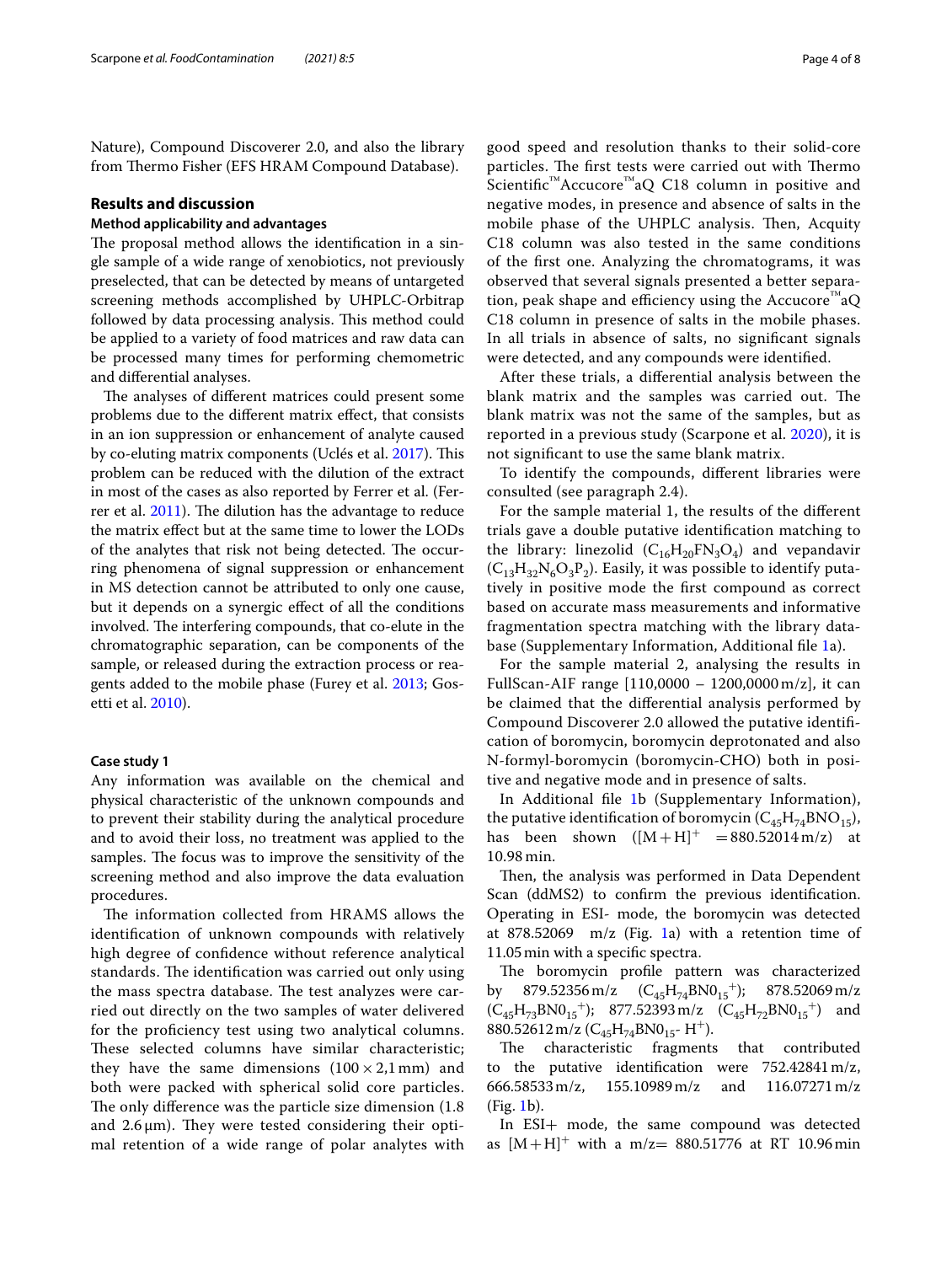<span id="page-4-0"></span>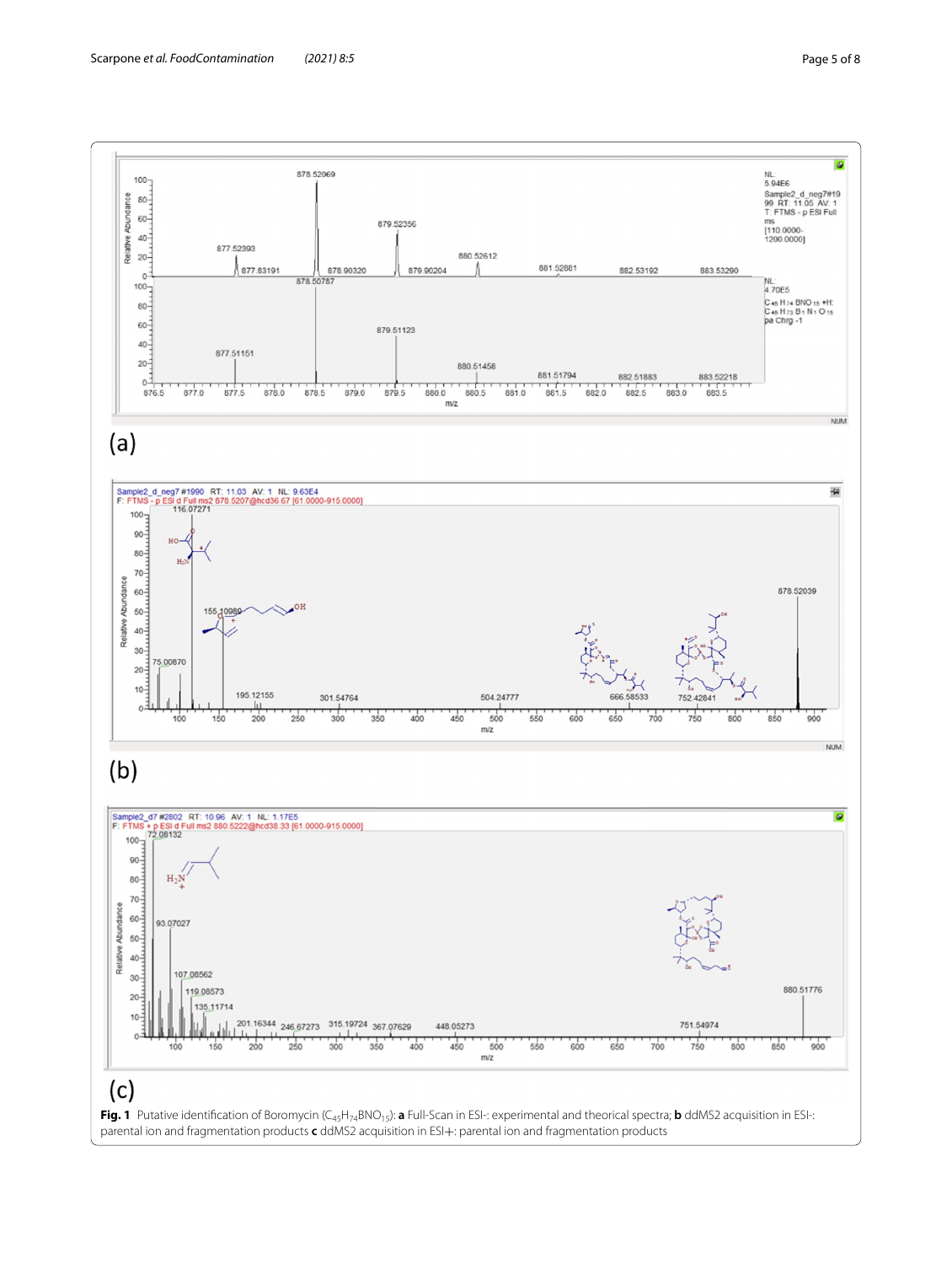and the fragmentation pattern was characterized by two fragments 751.54974 and 93.07027m/z (Fig. [1c](#page-4-0)). It was detected also the boromycin adduct with Na at 902.50049m/z (Supplementary Information, Additional fle [1](#page-6-0)b).

Furthermore, the theoretical fragmentation pattern of boromycin was also studied to confrm the putative identifcation and to avoid to bump into isobaric compounds.

# **Case study 2**

The results of this Proficiency Test were reported in the EUPT-FV-SM10 Final Report published by EURL. The pesticides used to spike the samples, at diferent levels between 0.01mg/kg and 0.1mg/kg, were decided upon the Quality Control Group. The pesticide treatments were carried out just post-harvest used pesticide analytical standards. The selected pesticides were: benalaxyl, clomazone, cyfuthrin, emamectin, etoxazole, fenpyrazamine, isopyrazam, metrafenone, penfufen, pentachloroaniline, penthiopyrad, proquinazid, prosulfocarb, spinetoram, spirotetramat, spirotetramat metabolite BYI08330-enol, sulfoxaflor and tetramethrin. Seventy-three laboratories participated to this Profciency Test and only 69 of them submitted the results. These laboratories analysed the test item using method based on gas or liquid chromatography, or both, combined with mass spectrometry detection.

Fourteen pesticides, corresponding to 78% of reported pesticides by laboratory, were detected in our laboratory by liquid chromatography analysis combined with high resolution mass spectrometry.

It was possible in our laboratory to detect and identify 14 pesticides:

benalaxyl, clomazone, emamectin, etoxazole, fenpyrazamine, isopyrazam, metrafenone, penfufen, penthiopyrad, prosulfocarb, spinetoram, spirotetramat, sulfoxaflor and tetramethrin. Three pesticides were not detected: cyfuthrin, pentachloroaniline and proquinazid. In particular, the detection of cyfuthrin and pentachloroaniline was failure because they are analytes suitable for the GC-MS determination.

Instead, proquinazid was not detected with our screening method because its signal was low, and it was not depart from the blank matrix with the set statistical parameters ( $p$ -value <0.05 and log fold charge =1). The diferential analysis showed about 600 compounds to be identifed, but the proquinazid signal was not included in this group, but present among the matrix signals. In retrospective analysis, it was present a low signal of the parent ion at  $[M+H]^{+} = 373.04000$  m/z and also its ion fragments at 330.99480 and 288.94750m/z, recognized

<span id="page-5-0"></span>

|               | nuuust ivitali<br>(mq/kg) | <b>CV 1701</b> | Lsumateu<br>concentration<br>(mq/kg) |
|---------------|---------------------------|----------------|--------------------------------------|
| Benalaxyl     | 0.041                     | 22             | 0.034                                |
| Clomazone     | 0.010                     | 21             | 0.0085                               |
| Emamectin     | 0.0090                    | 34             | 0.0090                               |
| Ftoxazole     | 0.013                     | 26             | 0.0098                               |
| Fenpyrazamine | 0.0080                    | 27             | 0.0085                               |
| Isopryrazam   | 0.0090                    | 29             | 0.0012                               |
| Metrafenone   | 0.013                     | 21             | 0.011                                |
| Penflufen     | 0.010                     | 15             | 0.011                                |
| Penthiopyrad  | 0.067                     | 23             | 0.067                                |
| Prosulfocarb  | 0.011                     | 22             | 0.011                                |
| Spinetoram    | 0.035                     | 26             | 0.029                                |
| Spirotetramat | 0.072                     | 38             | 0.012                                |
| Sulfoxaflor   | 0.0090                    | 24             | 0.011                                |
| Tetramethrin  | 0.011                     | 16             | 0.010                                |

by ChemSpider and EFS HRAM Compound database as proquinazid.

The standards of these analytes were available in our laboratory and the identifed compounds were also quantifed and the data processed. In Table [1](#page-5-0), it is reported the estimated concentration of the identified pesticides. The detection limit ranged between 0.0025 to 0.0050mg/kg. Spirotetramat-enol was also present in the test item at the same range of concentration of others, but it was not detected; spirotetramat-ketohydroxy was present below 0.01mg/kg and it was detected and reported and not all the laboratories reported the concentration.

#### **Case study 3**

For this test, it is available at this moment only a preliminary report by EURL, where it was reported which analytes were present in the test item, the list of laboratories that participated and the table with the compounds detected and non-detected by each laboratories. Only 17% of laboratories reported the entire results from all analytes, while 83% reported fewer analytes.

In this case study, no matrix reference was available as in a real routine case analysis.

The pesticide treatments were carried out post-harvest using standard analytical solutions. The spiked pesticides were 17: alachlor, cyanofenphos, diuron, dodemorph, endrin, fuacryprim, fonofos, isoprocarb, metamitron, metazachlor, metobromuron, monolinuron, prometryne, propazine, propoxur, simazine, and tetrachlorvinphos.

In this Profciency Test, 64 laboratories participated and only three of them have not reported results. Thirteen pesticides (76% of the reported pesticides by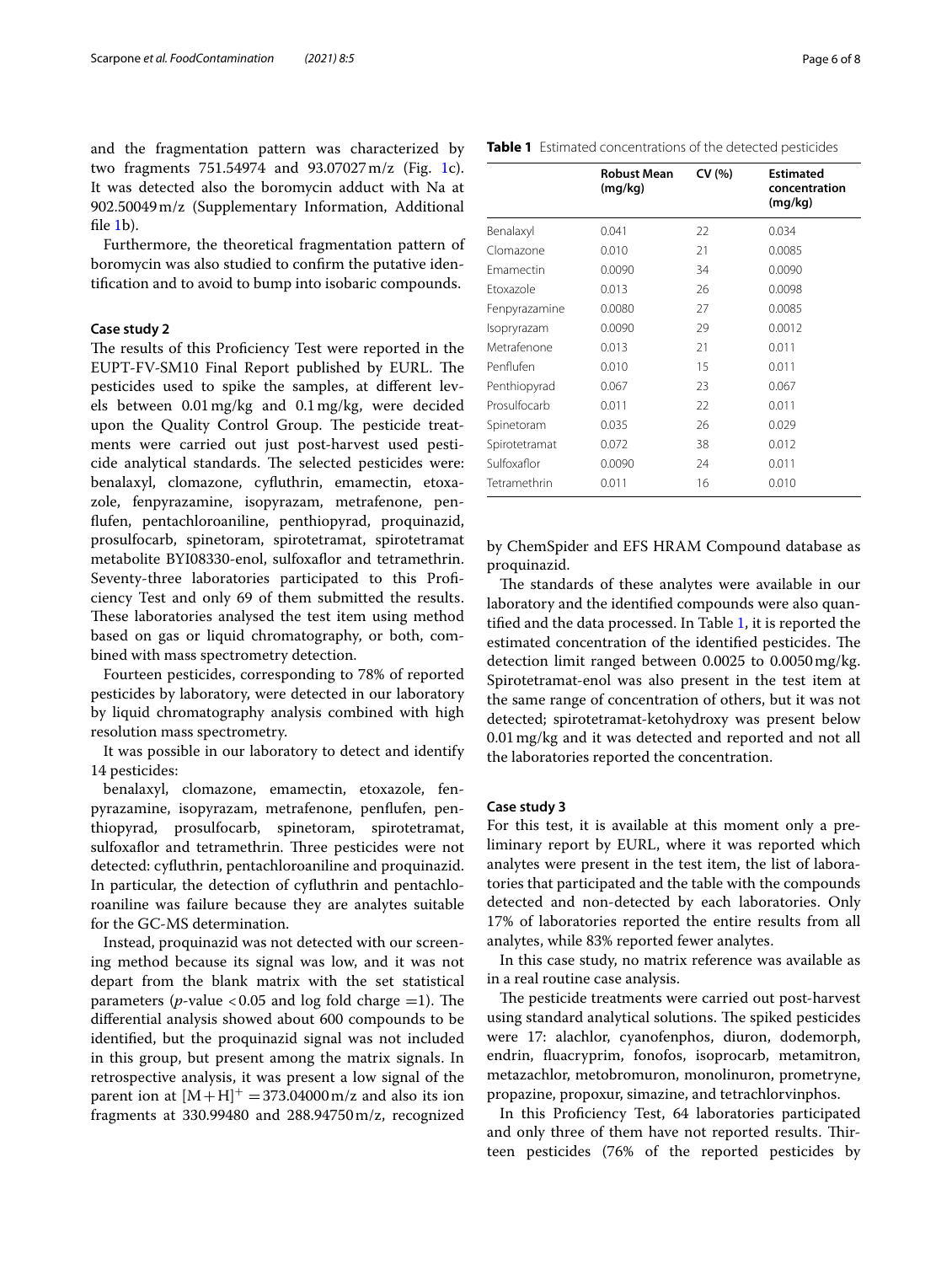laboratory) were detected by our screening method using Compound Discoverer 2.0: diuron, dodemorph, fonofos, isoprocarb, metamitron, metazachlor, metobromuron, monolinuron, prometryne, propazine, propoxur, simazine, and tetrachlorvinphos (Supplementary Information, Additional fle [2](#page-6-1)). Alachlor, cyanofenphos, endrin and fuacryprim were not reported.

Alachlor was not identifed by Compound Discoverer 2.0 because it was not present its molecular ion. Our system identifed its characteristic fragment  $([M+H]^{+} = 238.09875 \text{ m/z})$  as ketamine  $(C_{13}H_{16}CINO)$ at  $8.072$  min as retention time. Therefore, the putative identifcation of this analyte, that is not a stable compound, was compromised by the absence of the molecular ion and the fragment did not match to the library database. The database should be implemented with fragmentation pattern of the compound to better recognize a wide range of analytes.

The detection of cyanofenphos and fluacryprim was afected by an error of the laboratory operator. Onion is a very complex matrix, that presented a high number of compounds to be identifed (about 395 compounds) and in this case it is necessary great attention in the elaboration and interpretation of the results and at last but not least, the adequately trained operator.

In a retrospective analysis, the cyanofenphos  $(C_9H_{15}N_5OP_2S)$  showed a low signal  $[M+H]^{+} = 304.05490 \,\text{m/z}$  at retention time of 8.558 min with the presence also of its characteristic fragments  $(156.98710$  and  $258.01360$  m/z). This signal was recognized by Chemspider database. In the case of fuacryprim  $(C_{20}H_{21}F_3N_2O_5)$ , it was only detected by 20 laboratories. Its pseudomolecular ion  $([M+H]^+ = 427.14670 \,\text{m/z})$ was present at retention time of 9.045min and also the characteristic profle fragments in ddMS2 acquisition  $(205.08582$  and  $145.06476$  m/z). This molecule was correctly identifed by Compound Discoverer 2.0.

Finally, endrin is not an analyte suitable for the LC-MS determination and for this reason it was not detected.

These identifications were carried out without the analytical standards and the concentrations, for this reason, were not reported.

#### **Limitations**

This non targeted method presented in this paper presents some limitations.

For these kinds of analyses, it is really important the attention in the processing of data and the expertise of the operator. The data collected with this approach are many and need to be evaluated with the use of specifc software to process data.

In the case of extremely complex matrices, like onion, it is possible, that the diferential analysis cannot highlight signals of some analytes at low concentrations that could be covered by the matrix signals.

The databases contemplate only compounds that present parent ion and this is a limitation for the compounds instable that present a high fragmentation. The libraries could be implemented with the fragmentation pattern of the compound to help the identifcation.

#### **Conclusion**

The results of these studies are most encouraging and this method could be used more and more as screens/ flters, to make routine laboratory work easier and faster.

These three interlaboratory tests on wide-scope screening methods showed that such an approach can substantially expand the scope of xenobiotics analysis. This is especially useful for unknown compounds, like some pesticides, not frequently found in food and feed, or not monitored by the laboratories because they are not part of the EU-Coordinated Programme. The use of screening methods can greatly increase the chance of detecting less commonly found xenobiotics. However, the tests also revealed that verifcation of the screening methods performance (i.e. validation) are necessary to increase the reliability of such methods and guidelines for such validation have been prepared and included in the Document SANTE/12682/2019 (European Commission Directorate General for Health and Food Safety, [2019\)](#page-7-18).

Furthermore, this screening method did not give false positive results.

In the near future, the perspectives should be focused on the implementation and development of database and software to help the identifcation of xenobiotics.

#### **Supplementary Information**

The online version contains supplementary material available at [https://doi.](https://doi.org/10.1186/s40550-021-00086-x) [org/10.1186/s40550-021-00086-x.](https://doi.org/10.1186/s40550-021-00086-x)

<span id="page-6-1"></span><span id="page-6-0"></span>**Additional fle 1.** Diferential analysis and result table for sample material 1 (a) and sample material 2 (b) by means of Compound Discoverer 2.0.

**Additional fle 2.** Identifcation results for the onion sample by means of Compound Discoverer 2.0.

#### **Acknowledgements**

Not applicable.

#### **Authors' contributions**

All authors that contributed to the research paper are listed at the beginning. The author(s) read and approved the fnal manuscript.